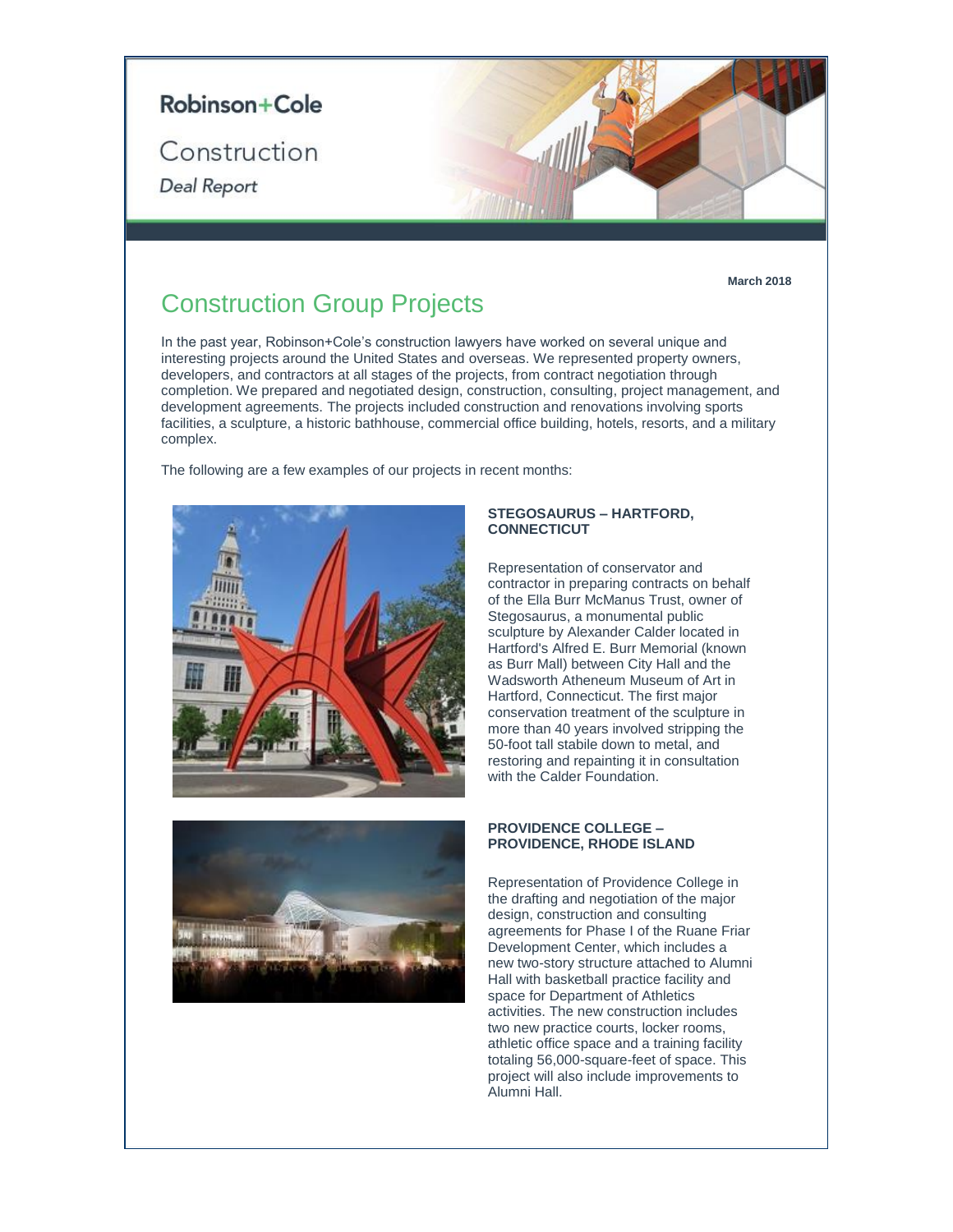

#### **HISTORIC BATHHOUSE RENOVATIONS – ROWAYTON, CONNECTICUT**

Representation of the Roton Point Association, including preparation and negotiation of the general contract for the complete renovation of men's and women's restrooms and changing rooms in the association's historic, Victorian-era bathhouse in Rowayton, Connecticut, on Long Island Sound. The facility serves a private sailing, swimming, and tennis club. A central feature of an amusement park from the 1870s through 1941, the building once housed a carousel, vaudeville theater, and roller skating rink, and today features 400 private lockers and serves association members using the beach, swimming pools, tennis courts, and snack bar.



### **WEST HOLLYWOOD AND SUNNYVALE HOTELS – CALIFORNIA**

Representation of the project developer in the drafting and negotiation of the construction and design agreements for the renovation and rebranding of a new hotel concept at two locations in California: The 1 Hotel West Hollywood, a 286-room hotel that will feature 50 suites, including two penthouse suites, a pool, fitness center, two large conference rooms and 10,000- square-feet of meeting and event space; and the 1 Hotel Sunnyvale, a renovation project that will feature 332 guestrooms, more than 10,000-square-feet of food and beverage space, a 9,000 square-foot spa and fitness center, and 19,000-square-feet of meeting space.

### **AEGIS ASHORE MISSILE DEFENSE COMPLEX UPGRADES – ROMANIA**

Representation of contractor in the negotiation of agreement for the performance of upgrades for the U.S. Army Corps of Engineers' construction of a \$134 million Aegis Ashore Missile Defense Complex in Deveselu, Romania.